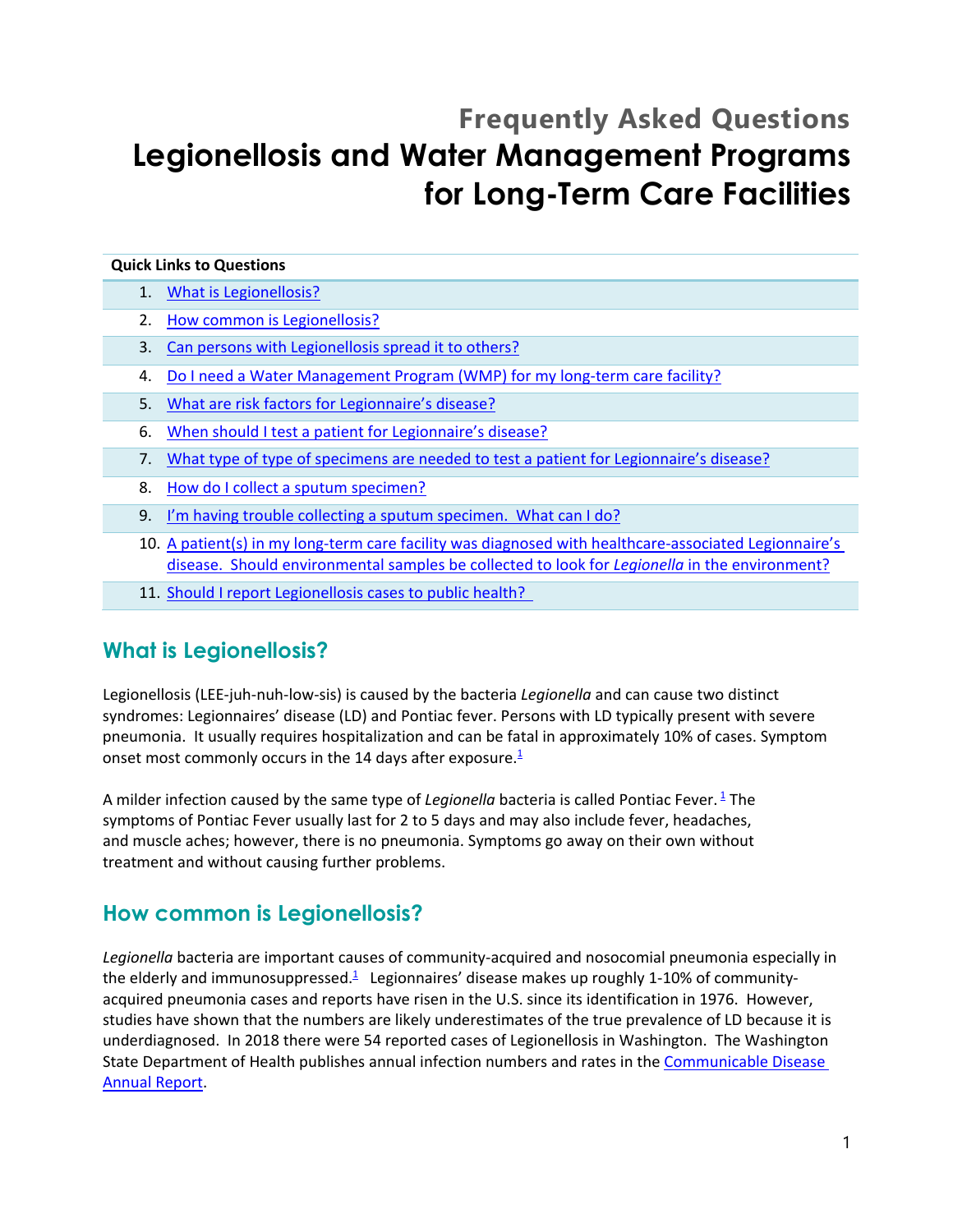### **Can persons with Legionellosis spread it to others?**

*Legionella* is transmitted via inhalation of aerosolized water containing the bacteria. Less commonly, *Legionella* can be transmitted via aspiration of drinking water. *Legionella* is not usually spread from person-to-person. There has only been one case in which person-to-person transmission has been documented.<sup>2</sup>Outbreaks have implicated contaminated plumbing systems including hot water tanks and shower heads and faucets, as well as mist from cooling towers, whirlpool spas, respiratory therapy equipment, and decorative fountains including water walls. $3$  The bacteria multiply in warm water and are often associated with biofilms. Biofilms form in plumbing when microorganisms attach to surfaces and become enclosed in a matrix of polysaccharides. Sloughing of biofilms due to jarring of plumbing (such as may occur in construction) or changes in water chemistry (such as changes in chlorination procedures or water source) can cause *Legionella* bacteria, if present in the biofilm, to be released into the plumbing system. Maintaining building water systems is key to preventing LD. In healthcare settings, Water Management Programs (WMP) identify hazardous conditions and include steps to minimize the growth and spread of *Legionella* in building water systems.<sup>4</sup>

#### <span id="page-1-0"></span>**Do I need a Water Management Program (WMP) for my long-term care facility?**

Yes, in 2017 the Centers for Medicare and Medicaid Services (CMS) instituted [requirements](https://www.cms.gov/Medicare/Provider-Enrollment-and-Certification/SurveyCertificationGenInfo/Downloads/Survey-and-Cert-Letter-17-30.pdf) that long-term care (LTC) facilities *"develop and adhere to policies and procedures that inhibit microbial growth in building water systems that reduce the risk of growth and spread of legionella and other opportunistic pathogens in water."*[5](#page-5-6) Water Management Programs (WMP) are the industry standard for reducing the risk of Legionellosis in healthcare. To meet the 2017 CMS mandate, Medicare-certified

According to the Centers for Disease Control and Prevention (CDC), 4 out of 5 (80%) of healthcare associated *Legionella*  outbreaks in the US could have been prevented with an effective water management plan.

LTC must develop and WMP. Having a WMP is now an industry standard for large buildings in the United States.

#### <span id="page-1-1"></span>**What are risk factors for Legionnaire's disease?**

Risk factors<sup>6</sup> for developing Legionnaires' disease include:

- Persons ≥50 years of age
- Smoking (current or historical)
- Chronic lung disease (e.g., emphysema or chronic obstructive pulmonary disease)
- Immune system disorders due to disease or medication (e.g., cancer, corticosteroid use)
- Systemic malignancy
- Underlying illness such as diabetes, renal failure, or hepatic failure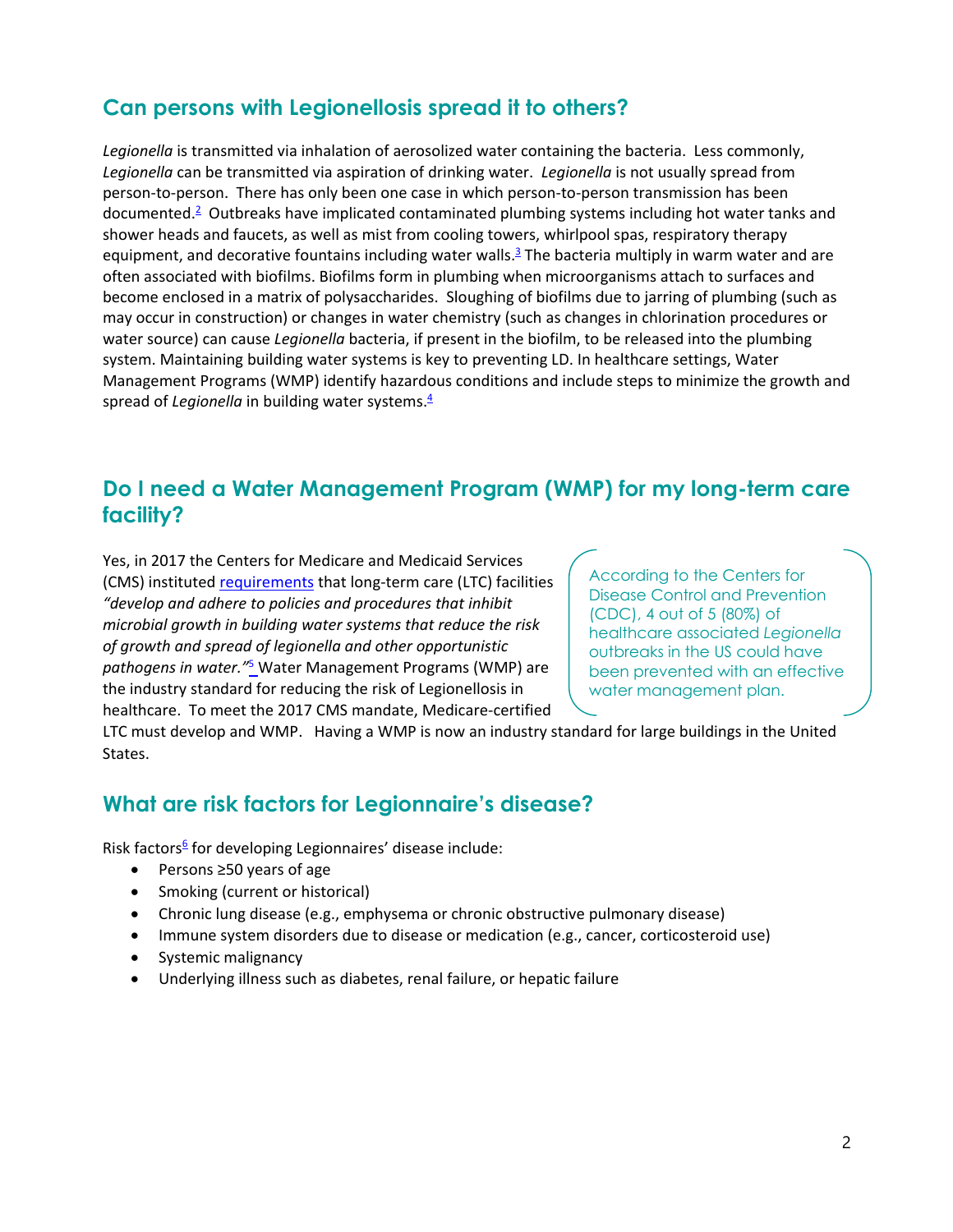# <span id="page-2-0"></span>**When should I test a patient for Legionnaire's disease?**

The Centers for Disease Control and Prevention (CDC) recommend testing patients for LD when one or more of the following occur:

- Patient has failed outpatient antibiotic treatment for community-acquired pneumonia
- Patient with severe pneumonia (i.e., requires intensive care)
- Immunocompromised patients with pneumonia
- Patients with a travel history (patients who have traveled away from their home within 10 days before the onset of illness)
- All patients with pneumonia in the setting of an outbreak of LD
- Patients at risk for LD with healthcare-associated pneumonia (i.e., pneumonia with onset ≥ 48 hours after admission)

Testing patients for LD is especially important if any of the following<sup>6</sup> are identified in your LTC facility:

- Other patients have been diagnosed with healthcare-associated LD in the past 12 months
- Positive environmental tests for *Legionella* in the past 2 months
- Current changes in water quality that may lead to *Legionella* growth (such as low chlorine levels)

#### <span id="page-2-1"></span>**What type of specimens are needed to test a patient for Legionnaire's disease?**

If you suspect that a patient has LD, collect both a respiratory (for *Legionella* culture) and a urine specimen (for urinary antigen test). A urinary antigen test only identifies *Legionella pneumophila* serogroup 1. While most disease is caused by *Legionella pneumophila* serogroup 1, there are at least 60 other species that are

If you suspect that a patient has Legionnaire's disease, collect **BOTH** a **respiratory** and a **urine specimen**.

pathogenic. Since other species and serogroups cause illness, it's important to collect a respiratory specimen so that culture testing can be performed to determine if the patient is infected with another species of *Legionella* (e.g., *L. micdadei*, *L. longbeachae*, *L. bozemanae*) types. Examples of respiratory specimens include sputum and bronchoalveolar lavage. Specimens should be collected before antibiotic administration to ensure accurate results, however do not delay giving antibiotics while waiting to collect a specimen or results.

Resources for testing patients with suspect LD:

- Centers for Disease Control and Prevention (CDC): <https://www.cdc.gov/legionella/clinicians/diagnostic-testing.html>
- <span id="page-2-2"></span>• Washington State Department of Health: <https://www.doh.wa.gov/ForPublicHealthandHealthcareProviders/NotifiableConditions/Legionellosis>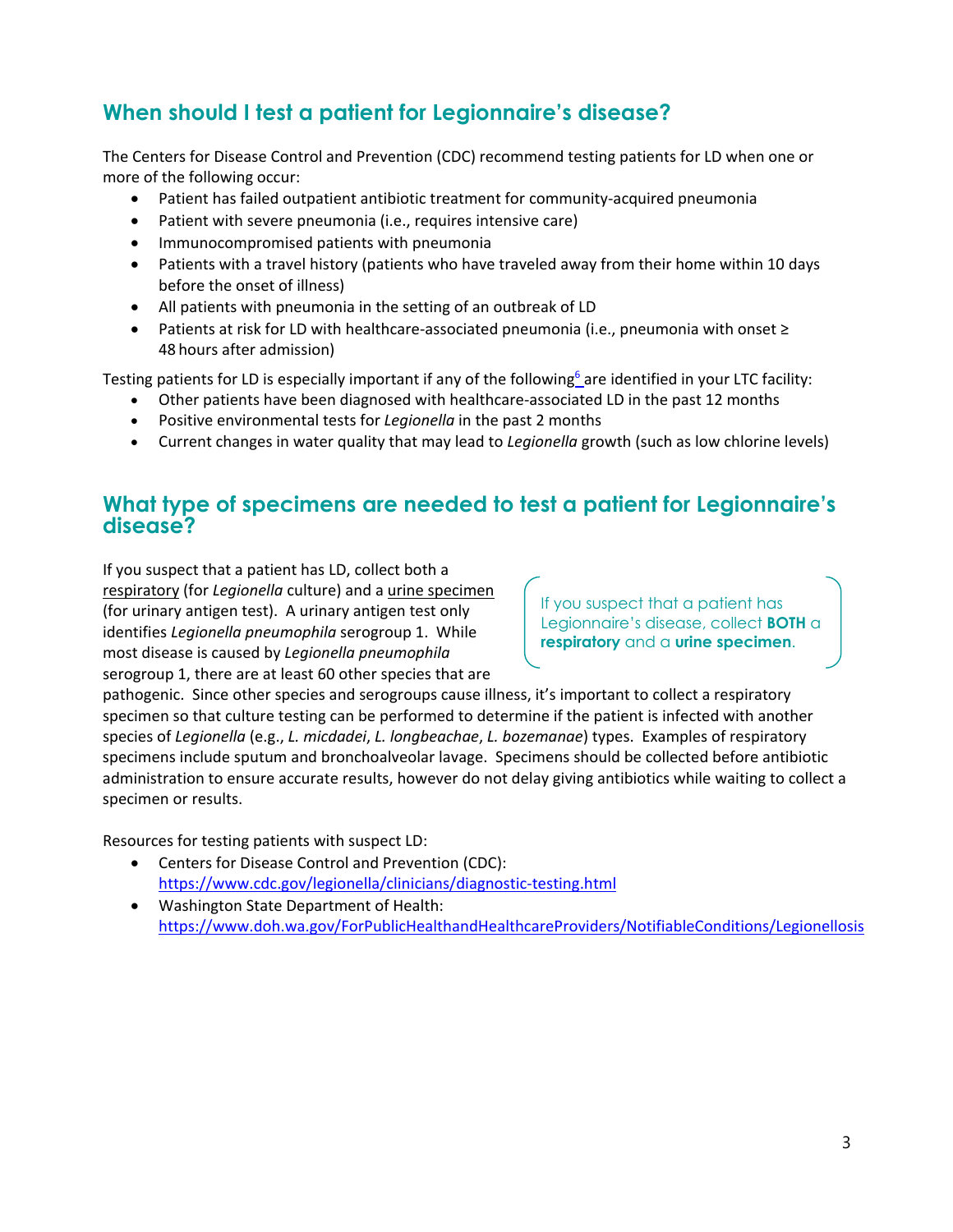## **How do I collect a sputum specimen?**

Sputum refers to secretions from the bronchi, lungs, and trachea in the lower respiratory tract. It does not refer to saliva in the mouth or post-nasal secretions. Sputum is always considered abnormal, because healthy people swallow bronchial secretions.

• Sterile cup with screw top lid that can

handwashing sink with soap and water

hold at least 5ml of fluid • Alcohol hand gel or access to

#### **Supplies:**

- Gloves
- Mask
- Tissue
- Laboratory requisition form

#### **Best practices tips:**

- Obtain the specimen before starting or giving any antibiotic treatment.
- Obtain the sputum specimen early in the morning when the resident wakes
- Ensure that the patient does not brush their teeth or use mouthwash beforehand
- No food for one to two hours prior to specimen collection.
- Instruct the patient to rinse their mouth with water prior to specimen collection.
- Perform hand hygiene before and after the procedure.
- Wear a mask and gloves when obtaining the specimen.
- When coughing/spitting into the sterile cup, patient should avoid putting mouth or lips on the cup.
- While sputum samples do not typically need to be refrigerated, please check with your laboratory on their recommended collection and storage procedures.
- Ensure prompt transport of specimen to the laboratory so that testing is started as soon as possible.

#### **Procedure for collecting a sputum specimen:**

| Procedure <sup>2</sup> |                                                                                                                                                                                         | Rationale                                                                                                                                                                                                          |
|------------------------|-----------------------------------------------------------------------------------------------------------------------------------------------------------------------------------------|--------------------------------------------------------------------------------------------------------------------------------------------------------------------------------------------------------------------|
| 1.                     | Follow proper infection control. Perform hand hygiene<br>before and after the procedure and wearing a mask and<br>gloves.                                                               | To prevent spread of germs. Since the<br>patient may be symptomatic with<br>respiratory symptoms, follow droplet<br>precautions (e.g., mask and gloves) until<br>diagnosis is known or patient is<br>symptom-free. |
| 2.                     | Instruct patient to clear their nose by blowing nasal<br>secretions into a tissue.                                                                                                      | Do not want to collect of mucus or<br>saliva in sputum specimen.                                                                                                                                                   |
| 3.                     | Instruct patient to swish water in their mouth and spit it<br>out.                                                                                                                      | To minimize residual food particles,<br>mouthwash, or oral drugs that might<br>contaminate the specimen.                                                                                                           |
| 4.                     | Have patient to sit at the edge of the bed or chair. You<br>can also place them in high Fowler's* position if they are<br>unable to sit up on their own.                                | Positioning promotes collection of<br>sputum.                                                                                                                                                                      |
|                        | *When the head of the bed is elevated as high as possible. The<br>upper half of the patient's body is between 60 degrees and 90<br>degrees in relation to the lower half of their body. |                                                                                                                                                                                                                    |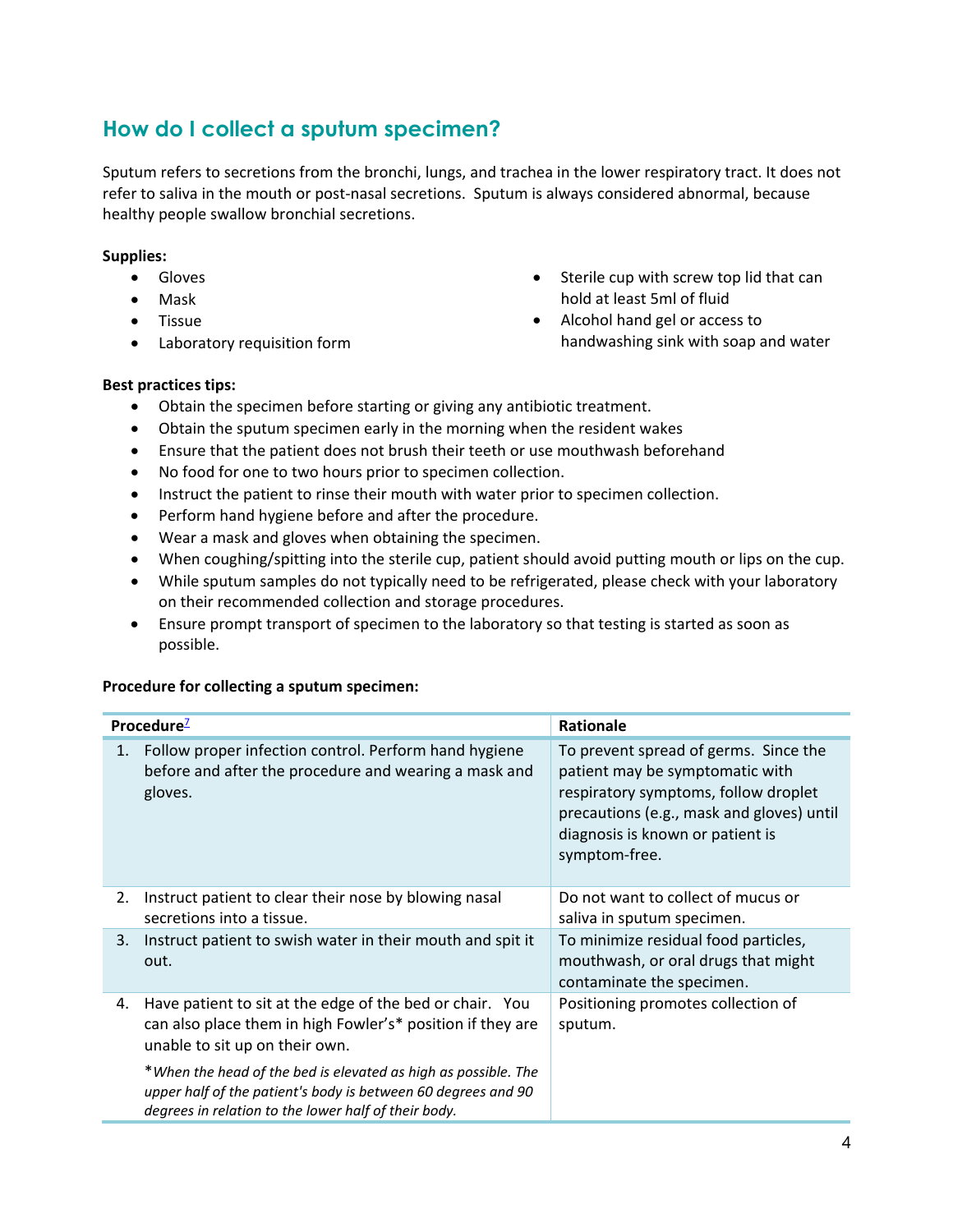| Procedure <sup>7</sup> (continued) |                                                                                                                                                                                                    | Rationale                                                                                                                                 |
|------------------------------------|----------------------------------------------------------------------------------------------------------------------------------------------------------------------------------------------------|-------------------------------------------------------------------------------------------------------------------------------------------|
| 5.                                 | Ask the resident to take three deeps breaths slowly and<br>then cough hard. Repeat this process until sputum is<br>produced. Allow rest between attempts if needed.                                | By completely filling their lungs with<br>maximal inspirations, more likely to<br>collect a high quality sputum specimen.                 |
| 6.                                 | Instruct patient to expectorate (cough or spit phlegm)<br>into a sterile cup without touching lips or mouth to the<br>container. Repeat the coughing process until 5mL of<br>sputum are collected. | Avoid touching lips mouth to container<br>to prevent specimen contamination.<br>Need at least 5ml of sputum for more<br>accurate results. |
| 7.                                 | Provide tissue to patient to dry mouth and blow nose.                                                                                                                                              | Coughing may have resulted in presence<br>of sputum on lips and/or face and<br>mucus may have collected in nose.                          |
| 8.                                 | Place lid on container and ensure that it's closed.                                                                                                                                                | Ensure that the container doesn't leak<br>during transport.                                                                               |
| 9.                                 | Label container with pertinent patient information (e.g.,<br>patient name, date of collection, date of birth, medical<br>record number).                                                           | Laboratories must have patient<br>demographic information to perform<br>test.                                                             |
|                                    | 10. Remove gloves then clean hands with alcohol hand gel<br>or washing with soap and water. Dispose of gloves in<br>the garbage.                                                                   | Remove gloves first because it is the<br>type of personal protective equipment<br>most likely to be contaminated.                         |
|                                    | 11. Remove procedure mask by grabbing ear loop and slowly<br>peeling away from face. Clean hands with alcohol hand<br>gel or washing with soap and water. Dispose of mask in<br>the garbage.       | This is proper infection control<br>procedure per the Centers for Disease<br>Control and Prevention.                                      |
|                                    | 12. Offer patient hand gel or instruct them to perform<br>handwashing with soap and water.                                                                                                         | Patient's hands may have become<br>contaminated during procedure.                                                                         |
|                                    | 13. Document completion of procedure, how patient<br>tolerated the procedure, and the color, amount and<br>consistency of sputum collected in the patient's chart.                                 | Complete documentation is important<br>so that specimen collection process is<br>noted in the patient's medical record.                   |
|                                    | 14. Per the laboratory protocol, complete any necessary<br>laboratory requisition forms.                                                                                                           | To ensure that the appropriate lab test<br>is completed.                                                                                  |
|                                    | 15. Store and transport the sputum specimen to the<br>laboratory, per the laboratory's protocols.                                                                                                  | Laboratory storage and transport<br>protocols may vary.                                                                                   |

# <span id="page-4-0"></span>**I'm having trouble collecting a sputum specimen. What can I do?**

If the patient is having trouble providing a sputum specimen, there are several ways<sup> $2$ </sup> to encourage sputum collection:

- Ensure patient is well-hydrated
- Deep breathing
- Have the patient drink warm water
- Have patient take a shower with warm water
- Nebulizer treatment
- Chest physiotherapy (i.e., chest percussion, postural draining) to improve the indirect removal of mucus from the breathing passages of a patient. This may require assistance from a physical therapist, physician, nurse practitioner, physician's assistant, or respiratory therapist.